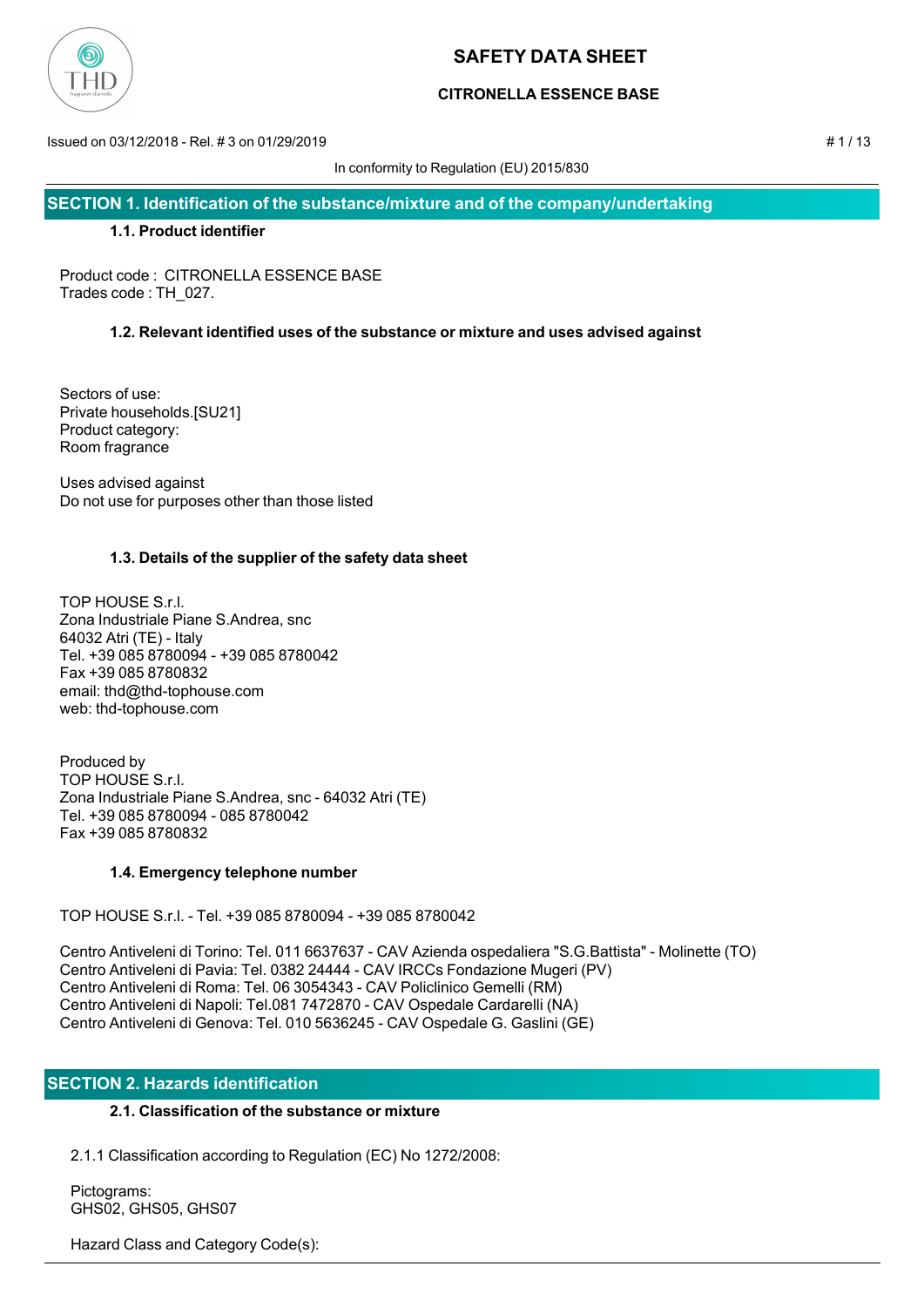

## **CITRONELLA ESSENCE BASE**

Issued on 03/12/2018 - Rel. # 3 on 01/29/2019 **# 2 / 13** and a set of the set of the set of the set of the set of the set of the set of the set of the set of the set of the set of the set of the set of the set of the set o

In conformity to Regulation (EU) 2015/830

Flam. Liq. 2, Skin Irrit. 2, Skin Sens. 1, Eye Dam. 1, Aquatic Chronic 3

Hazard statement Code(s):

H225 - Highly flammable liquid and vapour.

H315 - Causes skin irritation.

H317 - May cause an allergic skin reaction.

H318 - Causes serious eye damage.

H412 - Harmful to aquatic life with long lasting effects.

The product easy inflames if subordinate to an ignition source.

If brought into contact with the skin, the product causes significant inflammation with erythema, scabs, or edema.

The product, if brought into contact with skin can cause skin sensitization.

 If brought into contact with eyes, the product causes serious damages to eyes, such as an opaque cornea or injury to iris.

The product is dangerous to the environment as it is harmful to aquatic life with long lasting effects

#### **2.2. Label elements**

Labelling according to Regulation (EC) No 1272/2008:

Pictogram, Signal Word Code(s): GHS02, GHS05, GHS07 - Danger

Hazard statement Code(s):

H225 - Highly flammable liquid and vapour.

H315 - Causes skin irritation.

H317 - May cause an allergic skin reaction.

H318 - Causes serious eye damage.

H412 - Harmful to aquatic life with long lasting effects.

Supplemental Hazard statement Code(s):

not applicable

Precautionary statements:

Prevention

P210 - Keep away from heat, hot surfaces, sparks, open flames and other ignition sources. No smoking.

P233 - Keep container tightly closed.

P261 - Avoid breathing dust/fume/gas/mist/vapours/spray.

P273 - Avoid release to the environment.

Response

 P305+P351+P338 - IF IN EYES: Rinse cautiously with water for several minutes. Remove contact lenses, if present and easy to do. Continue rinsing.

P310 - Immediately call a POISON CENTER/doctor.

P333+P313 - If skin irritation or rash occurs: Get medical advice/attention.

P363 - Wash contaminated clothing before reuse.

Storage

P403+P235 - Store in a well-ventilated place. Keep cool.

Disposal

P501 - Dispose of contents/container according to local law.

Contains:

 para menta-1,4(8) diene, citral, Eugenol, citronellal, Geraniol, Citronellol, D-limonene , Terpineol, (-)-Pin-2(3)-ene, Eucaliptol, Eucalyptus oil, beta-Pinene, [1S-(1a,3aß,4a,8aß)]-decaidro-4,8,8-trimetile-9-metilene-1,4-metanoazulene

# **2.3. Other hazards**

The substance / mixture NOT contains substances PBT/vPvB according to Regulation (EC) No 1907/2006, Annex XIII

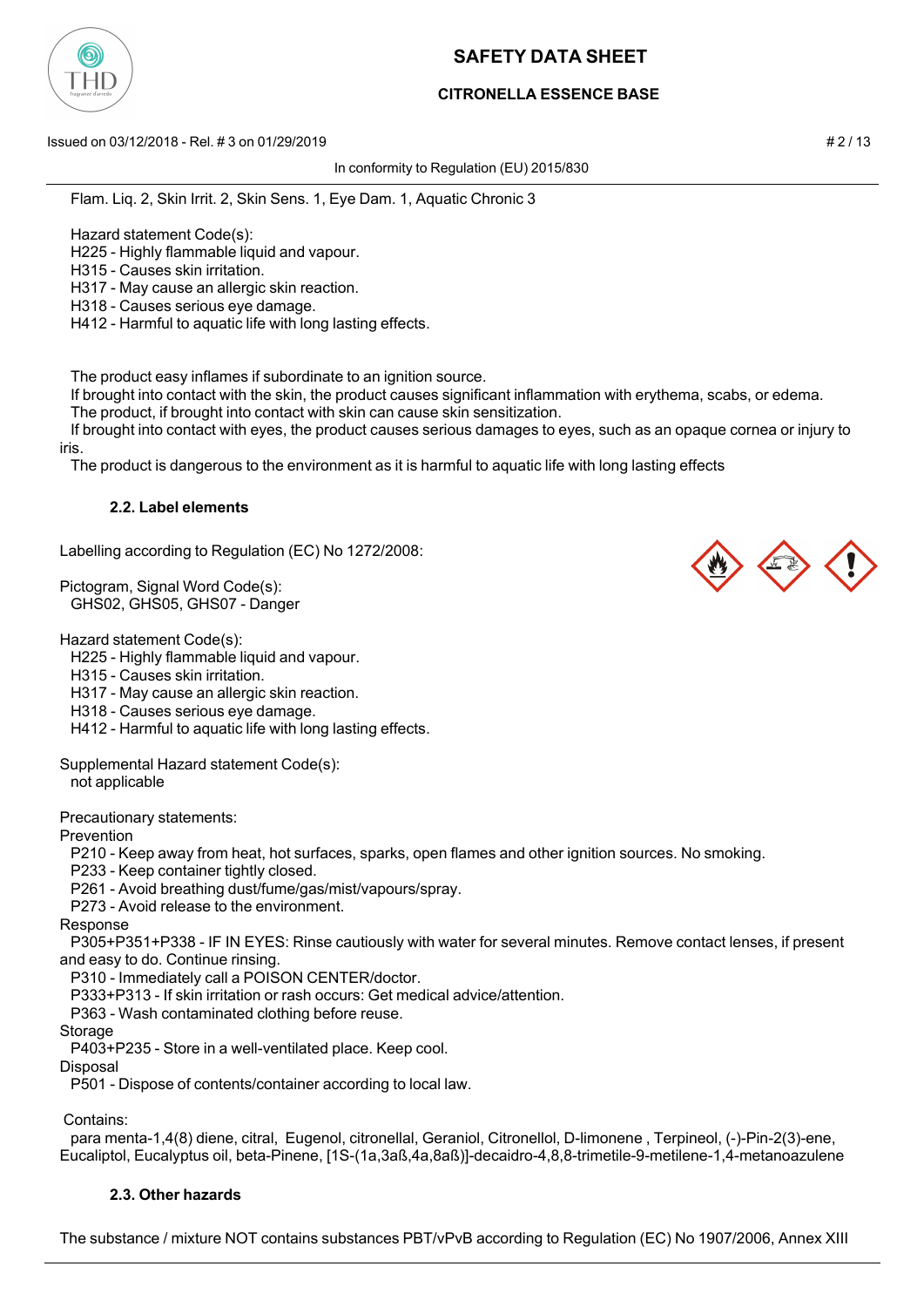

## **CITRONELLA ESSENCE BASE**

Issued on 03/12/2018 - Rel. # 3 on 01/29/2019 **# 3/13** 

In conformity to Regulation (EU) 2015/830

The use of this chemical agent involves the obligation of "risk assessment" by the employer in accordance with the provisions of Legislative Decree n. 81 April 9, 2008. Workers exposed to this chemical agent should not be subject to health surveillance if the results of the risk assessment show that, depending on the type and amount of hazardous chemical agent and the method and frequency of exposure to the agent, you only a "moderate risk" for the health and safety of workers and that the measures envisaged in the same legislative decree are sufficient to reduce the risk.

## **SECTION 3. Composition/information on ingredients**

#### **3.1 Substances**

Irrilevant

### **3.2 Mixtures**

Refer to paragraph 16 for full text of hazard statements

| <b>Substance</b>                                                                   | Concentration   | <b>Classification</b>                                                                                                      | Index        | <b>CAS</b> | <b>EINECS</b> | <b>REACh</b>              |
|------------------------------------------------------------------------------------|-----------------|----------------------------------------------------------------------------------------------------------------------------|--------------|------------|---------------|---------------------------|
| citronellal                                                                        | $> 1 \le 5\%$   | Skin Irrit. 2, H315;<br>Skin Sens. 1B, H317;<br>Eye Irrit. 2, H319                                                         |              | 106-23-0   | 203-376-6     | 01-2119474<br>900-37-xxxx |
| Geraniol                                                                           | $>= 3 == 5%$    | Skin Irrit. 2, H315;<br>Skin Sens. 1, H317;<br>Eye Dam. 1, H318                                                            |              | 106-24-1   |               |                           |
| propan-2-ol                                                                        | $> 1 \le 5\%$   | Flam. Liq. 2, H225;<br>Eye Irrit. 2, H319;<br>STOT SE 3, H336                                                              | 603-117-00-0 | 67-63-0    | 200-661-7     |                           |
| Citronellol                                                                        | $> 1 \le 5\%$   | Skin Irrit. 2, H315;<br>Eye Irrit. 2, H319;<br>STOT SE 3, H335                                                             |              | 106-22-9   |               |                           |
| D-limonene                                                                         | $> 1 \le 5\%$   | Flam. Liq. 3, H226;<br>Skin Irrit. 2, H315;<br>Skin Sens. 1, H317;<br>Aquatic Acute 1,<br>H400; Aquatic<br>Chronic 1, H410 | 601-029-00-7 | 5989-27-5  | 205-341-0     |                           |
| Terpineol                                                                          | $> 1 \le 5\%$   | Skin Corr. 2, H315;<br>Eye Irrit. 2, H319                                                                                  |              | 8000-41-7  | 232-268-1     |                           |
| (-)-Pin-2(3)-ene                                                                   | $> 0.1 \le 1\%$ | Flam. Liq. 3, H226;<br>Asp. Tox. 1, H304;<br>Skin Irrit. 2, H315;<br>Skin Sens. 1, H317                                    |              | 80-56-8    | 201-291-9     | 211951922<br>3-49-0002    |
| [1S-(1a,3aß,4a,8aß)]-decaidro-4,<br>8,8-trimetile-9-metilene-1,4-metan<br>oazulene | $> 0.1 \le 1\%$ | Asp. Tox. 1, H304;<br>Skin Sens. 1A, H317;<br>Skin Sens. 1B, H317;<br>Aquatic Acute 1,<br>H400; Aquatic<br>Chronic 1, H410 |              | 475-20-7   | 207-491-2     |                           |
| Eugenol                                                                            | $> 0.1 \le 1\%$ | Skin Sens. 1, H317;<br>Eye Irrit. 2, H319                                                                                  |              | $97-53-0$  |               |                           |
| Camfene                                                                            | $> 0.1 \le 1\%$ | Flam. Sol. 1, H228;<br>Eye Irrit. 2, H319;<br>Aquatic Chronic 1,<br>H410                                                   |              | 79-92-5    | 201-234-8     |                           |
| para menta-1,4(8) diene                                                            | $> 0.1 \le 1\%$ | Skin Sens. 1B, H317;<br>Aquatic Acute 1,                                                                                   |              | 586-62-9   | 209-578-0     |                           |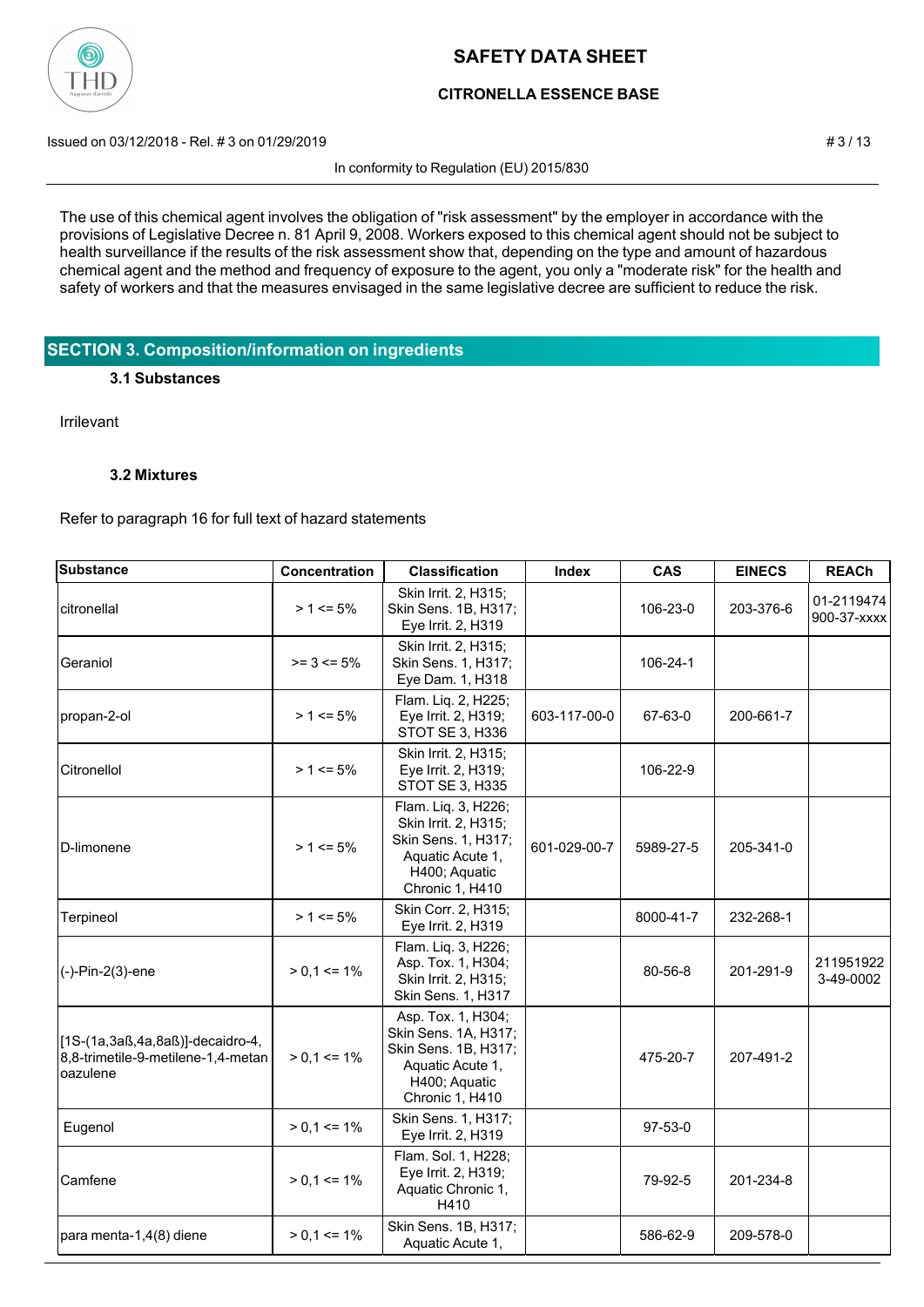

## **CITRONELLA ESSENCE BASE**

Issued on 03/12/2018 - Rel. # 3 on 01/29/2019 # 4 / 13

#### In conformity to Regulation (EU) 2015/830

**Substance Concentration Classification Index CAS EINECS REACh** H400; Aquatic Chronic 1, H410 beta-Pinene | > 0,1 <= 1% | Skin Sens. 1B, H317; | 127-91-3 | 204-872-5 01-2119519 230-54-000  $\Omega$ Flam. Liq. 3, H226; Asp. Tox. 1, H304; Skin Corr. 2, H315; Aquatic Acute 1, H400; Aquatic Chronic 1, H410 citral > 0,1 <= 1% 605-019-00-3 5392-40-5 226-394-6 Skin Irrit. 2, H315; Skin Sens. 1, H317 Eucalyptus oil > 0,1 <= 1% 8000-48-4 283-406-2 Skin Sens. 1, H317; Flam. Liq. 3, H226; Asp. Tox. 1, H304; Skin Irrit. 2, H315; Aquatic Chronic 2, H411 alcool C-13 oxo | > 0,1 <= 1% | Eye Irrit. 2, H319; | | 68526-86-3 | 271-235-6 |<sup>01</sup>-2119454<br> | Aguetic Chronic 1 68526-86-3 | 271-235-6 |<sup>01</sup>-250 32 259-32 Flam. Sol. 1, H228; Eye Irrit. 2, H319; Aquatic Chronic 1, H410 Eucaliptol  $| > 0.1$  <= 1%  $|\sin \sin \sin \theta$  +  $\sin \theta$  +  $\sin \theta$  +  $\sin \theta$  +  $\sin \theta$  +  $\sin \theta$  +  $\sin \theta$  +  $\sin \theta$  +  $\sin \theta$  +  $\sin \theta$  +  $\sin \theta$  +  $\sin \theta$  +  $\sin \theta$  +  $\sin \theta$  +  $\sin \theta$  +  $\sin \theta$  +  $\sin \theta$  +  $\sin \theta$  +  $\sin \theta$  +  $\sin \theta$  +  $\sin \theta$  +  $\$ 01-2119967 772-24-000 0 Flam. Liq. 3, H226; Skin Sens. 1, H317

### **Fractionated global values**

| H319 | $= 12,65$ | H411             | $= 0.30$  | H400 | $= 1.95$ | H317             | $= 11.10$ |
|------|-----------|------------------|-----------|------|----------|------------------|-----------|
| H410 | $= 2,25$  | H315             | $= 13.80$ | H318 | $= 3.75$ | H335             | $= 2.25$  |
| H226 | $= 2.10$  | H <sub>228</sub> | $= 0.30$  | H304 | $= 0.60$ | H <sub>225</sub> | $= 82.00$ |
| H336 | $= 4.10$  |                  |           |      |          |                  |           |

### **SECTION 4. First aid measures**

#### **4.1. Description of first aid measures**

Inhalation:

 Air the area. Move immediately the contaminated patient from the area and keep him at rest in a well ventilated area. If you feel unwell seek medical advice.

Direct contact with skin (of the pure product).:

Take contaminated clothing Immediately off.

 Wash immediately with plenty of running water and possibly with soap, the areas of the body that have, or are only suspected to have, come in contact with the product.

Direct contact with eyes (of the pure product).:

 Wash immediately and thoroughly with running water, keeping eyelids open for at least 10 minutes, then protect your eyes with a dry sterile gauze. Seek medical advice immediately

Do not use eye drops or ointments of any kind before the examination or advice from an oculist.

Ingestion:

Not hazardous. It's possible to give activated charcoal in water or liquid paraffin medicine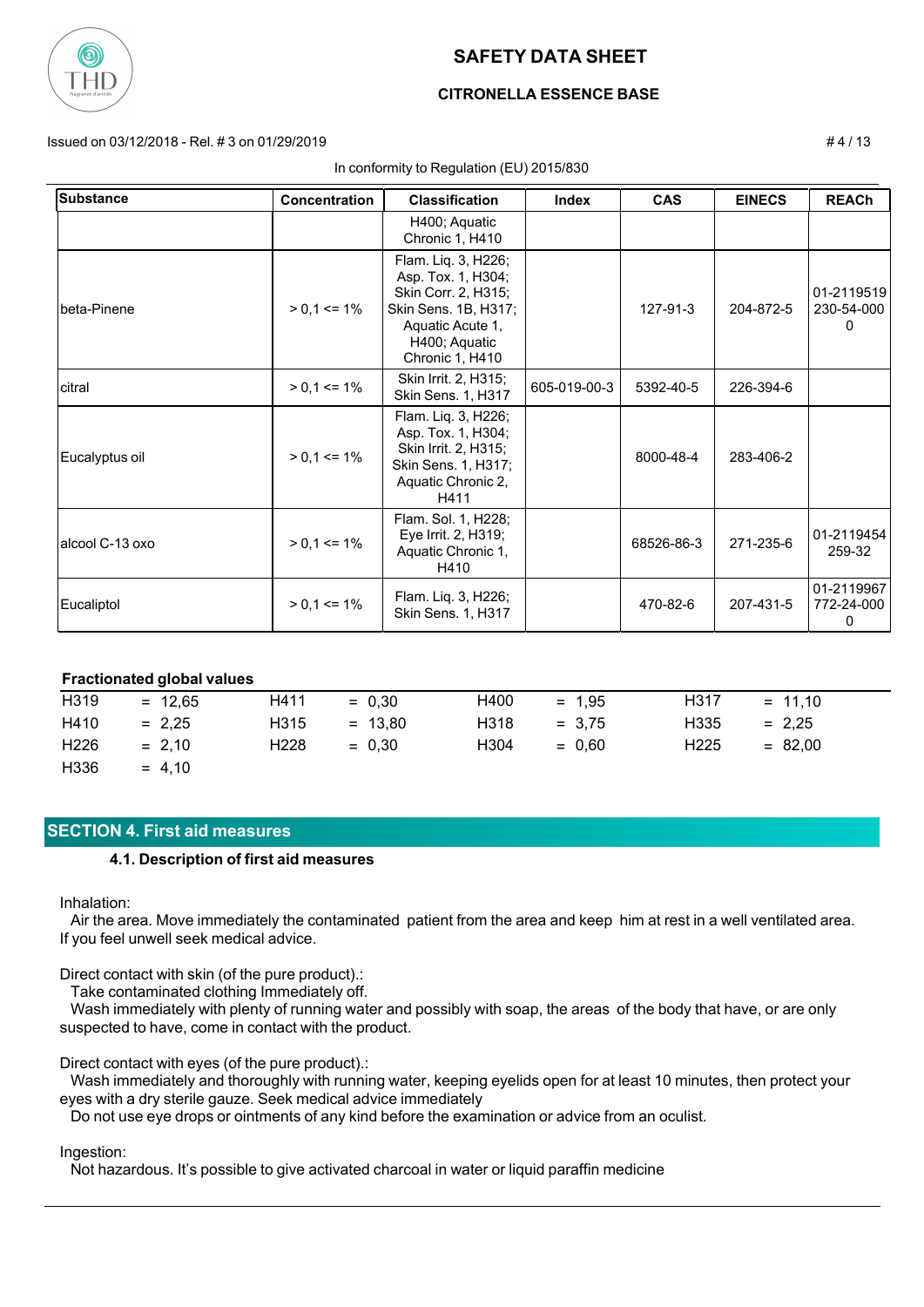

## **CITRONELLA ESSENCE BASE**

Issued on 03/12/2018 - Rel. # 3 on 01/29/2019 # 5 / 13

In conformity to Regulation (EU) 2015/830

#### **4.2. Most important symptoms and effects, both acute and delayed**

No data available.

### **4.3. Indication of any immediate medical attention and special treatment needed**

If skin irritation occurs: Get medical advice/attention. Immediately call a POISON CENTER/doctor.

## **SECTION 5. Firefighting measures**

### **5.1. Extinguishing media**

Advised extinguishing agents: CO2 or dry powder extinguisher

Extinguishing means to avoid: Water jets. Use water jets only to cool the surfaces of the containers exposed to fire.

## **5.2. Special hazards arising from the substance or mixture**

No data available.

### **5.3. Advice for firefighters**

Use protection for the breathing apparatus

Safety helmet and full protective suit.

The spray water can be used to protect the people involved in the extinction

You may also use selfrespirator, especially when working in confined and poorly ventilated area and if you use

halogenated extinguishers (Halon 1211 fluobrene, Solkan 123, NAF, etc...)

Keep containers cool with water spray

## **SECTION 6. Accidental release measures**

### **6.1. Personal precautions, protective equipment and emergency procedures**

6.1.1 For non-emergency personnel: Leave the area surrounding the spill or release. Do not smoke Wear gloves and protective clothing

6.1.2 For emergency responders: Wear gloves and protective clothing. Eliminate all unguarded flames and possible sources of ignition. No smoking. Provision of sufficient ventilation. Evacuate the danger area and, in case, consult an expert.

### **6.2. Environmental precautions**

Contain spill with earth or sand.

 If the product has entered a watercourse in sewers or has contaminated soil or vegetation, notify it to the authorities. Discharge the remains in compliance with the regulations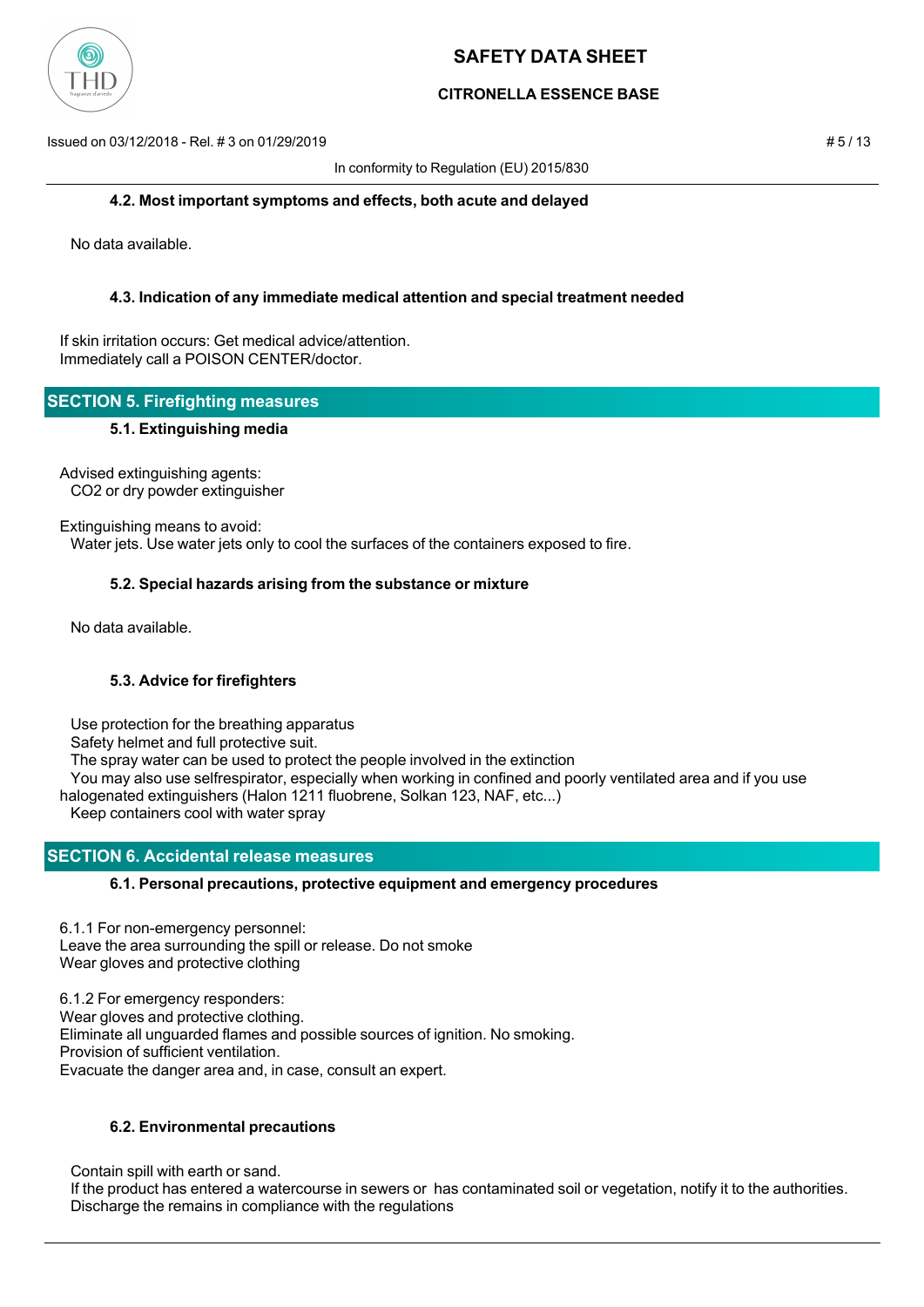

## **CITRONELLA ESSENCE BASE**

Issued on 03/12/2018 - Rel. # 3 on 01/29/2019 # 6 / 13

In conformity to Regulation (EU) 2015/830

#### **6.3. Methods and material for containment and cleaning up**

 6.3.1 For containment: Recover the product for reuse, if possible, or for removal. Possibly absorb it with inert material. Prevent it from entering the sewer system.

 6.3.2 For cleaning up: After wiping up, wash with water the area and materials involved

 6.3.3 Other information: Nothing in particular.

### **6.4. Reference to other sections**

Refer to paragraphs 8 and 13 for more information

## **SECTION 7. Handling and storage**

### **7.1. Precautions for safe handling**

 Avoid contact and inhalation of vapors In residential areas do not use on large surfaces. Do not smoke at work At work do not eat or drink. Contaminated work clothing should not be allowed out of the workplace. Wear protective gloves/protective clothing/eye protection/face protection. See also paragraph 8 below.

### **7.2. Conditions for safe storage, including any incompatibilities**

 Keep in original container closed tightly. Do not store in open or unlabeled containers. Keep containers upright and safe by avoiding the possibility of falls or collisions. Store in a cool place, away from sources of heat and `direct exposure of sunlight. Keep containers tightly closed. Always store in well ventilated areas. Never close the container tightly, leave a chance to vent Keep away from open flames, sparks and heat sources. Avoid direct sunlight exposure.

### **7.3. Specific end use(s)**

Private households.: Handle with care. Store in a ventilated place away from heat sources. Keep container tightly closed.

## **SECTION 8. Exposure controls/personal protection**

### **8.1. Control parameters**

Related to contained substances:

propan-2-ol:

TLV: TWA 200 ppm 400 ppm as STEL A4 (not classifiable as a human carcinogen); (ACGIH 2004). MAK: 200 ppm 500 mg/m peak limitation Category: II (2); Risk group for pregnancy: C; (DFG 2004).

D-limonene:

MAK: 20 ppm mg/m 110 skin sensitization (Sh); Peak limitation category: II (2); Risk group for pregnancy: C; (DFG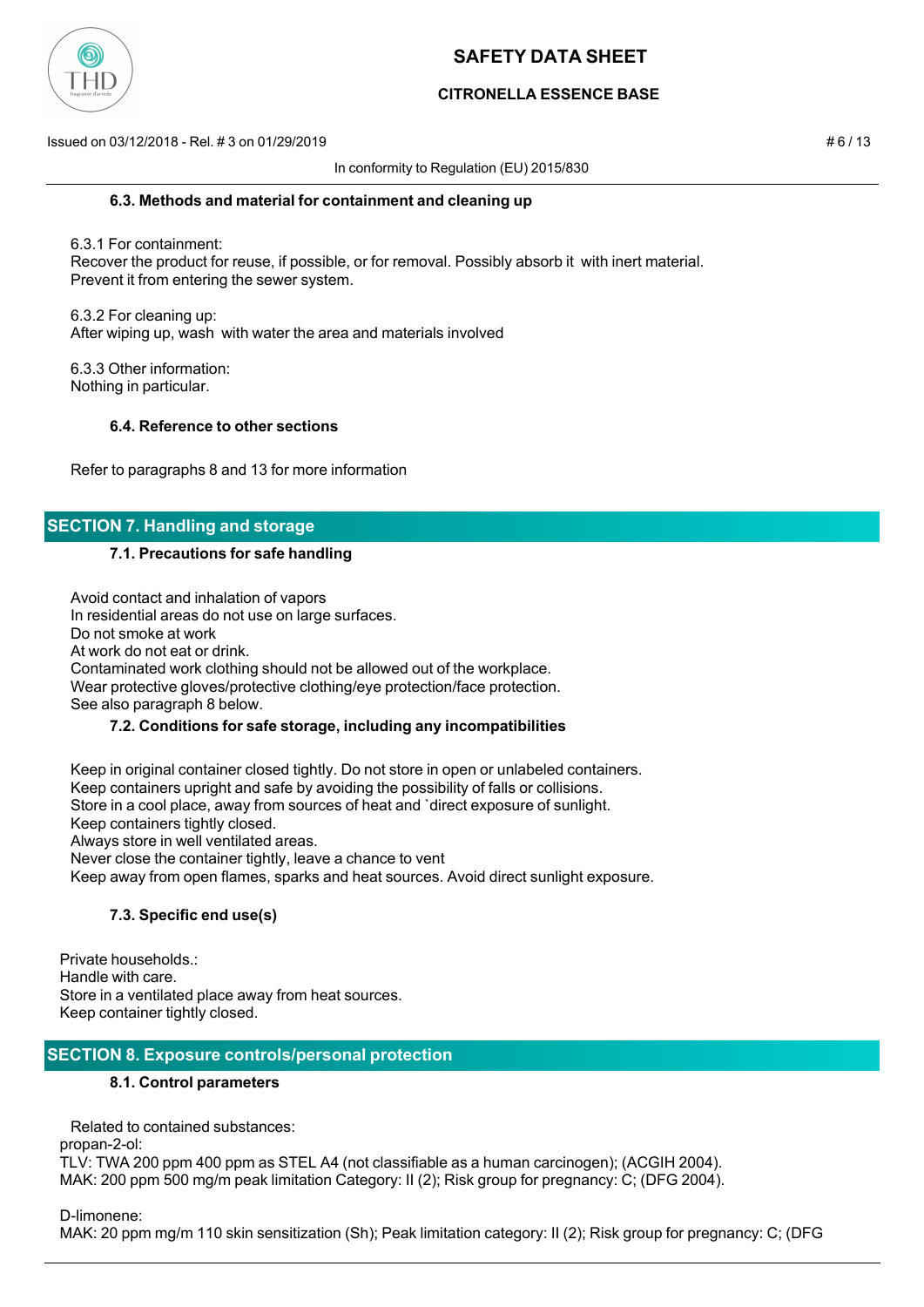

## **CITRONELLA ESSENCE BASE**

Issued on 03/12/2018 - Rel. # 3 on 01/29/2019 # 7 / 13

In conformity to Regulation (EU) 2015/830

2005).

**8.2. Exposure controls**

Appropriate engineering controls: Private households.: No specific control required.

Individual protection measures:

 (a) Eye / face protection When handling the pure product use safety glasses (spectacles cage) (EN 166).

(b) Skin protection

 (i) Hand protection When handling the pure product use chemical resistant protective gloves (EN 374-1/EN374-2/EN374-3)

 (ii) Other Wear normal work clothing.

 (c) Respiratory protection Not needed for normal use.

 (d) Thermal hazards No hazard to report

Environmental exposure controls: Related to contained substances: D-limonene: Do not let this chemical contaminates the environment.

# **SECTION 9. Physical and chemical properties**

**9.1. Information on basic physical and chemical properties**

|                 | Determination method |
|-----------------|----------------------|
| Liquid, clear.  |                      |
| Charateristic.  |                      |
| not determined  |                      |
| 7,2             | IEPA 150.1 1982      |
| Inot determined |                      |
| $86^{\circ}$ C  | <b>Phisical</b>      |
| $14^{\circ}$ C  | ASTM D 93 (2006)     |
| not determined  |                      |
| not determined  |                      |
| Inot determined |                      |
|                 | Value                |



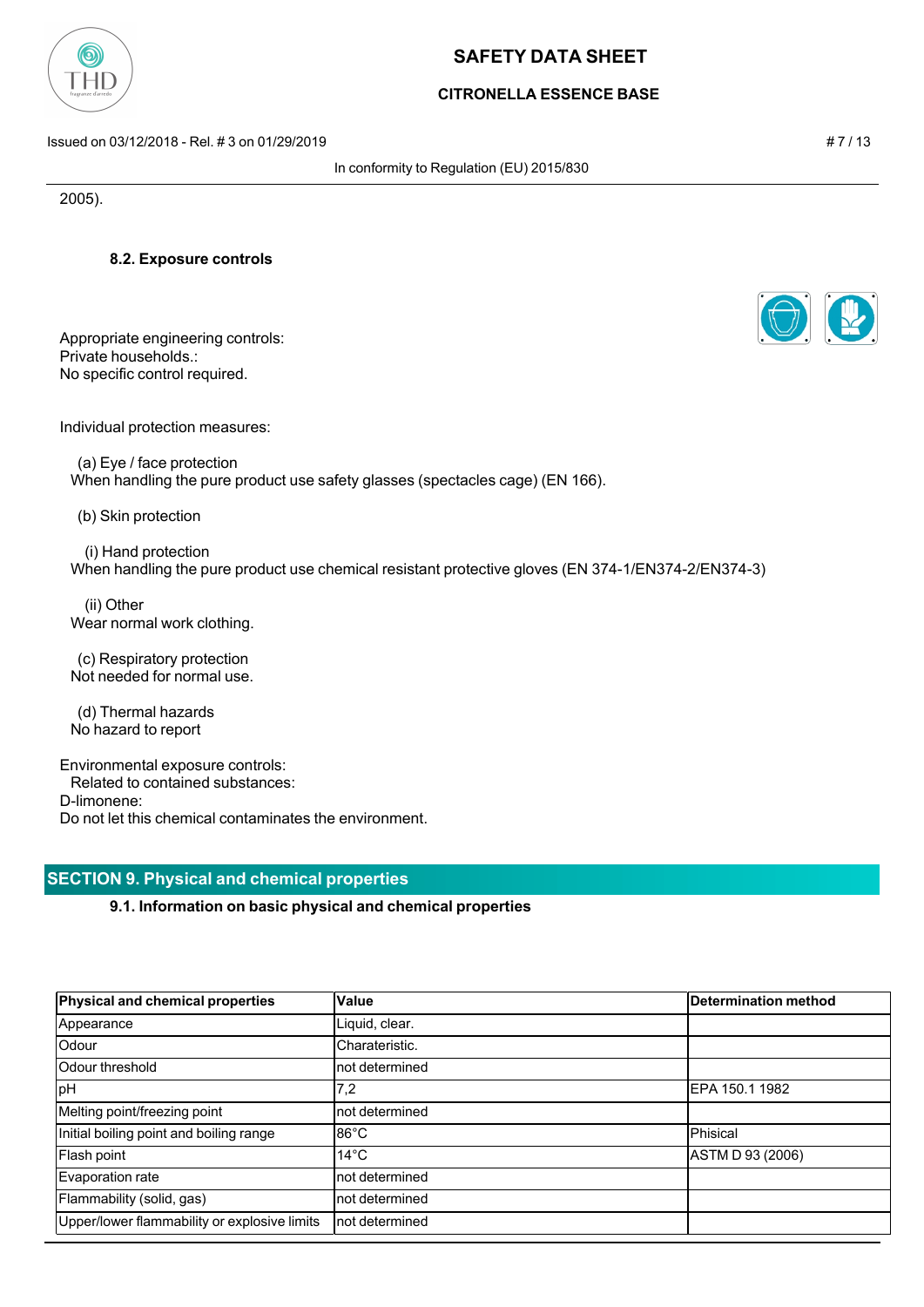

## **CITRONELLA ESSENCE BASE**

Issued on 03/12/2018 - Rel. # 3 on 01/29/2019 # 8 / 13

In conformity to Regulation (EU) 2015/830

| Physical and chemical properties       | Value                                   | Determination method |
|----------------------------------------|-----------------------------------------|----------------------|
| Vapour pressure                        | not determined                          |                      |
| Vapour density                         | not determined                          |                      |
| Relative density                       | $0,821$ kg/l                            | ASTM D1298-12b(2017) |
| Solubility(ies)                        | not determined                          |                      |
| <b>Water solubility</b>                | not determined                          |                      |
| Partition coefficient: n-octanol/water | not determined                          |                      |
| Auto-ignition temperature              | not determined                          |                      |
| Decomposition temperature              | not determined                          |                      |
| Viscosity                              | Cinematica: 6,9 mm2/s Dinamica: 5,66 cP | <b>ASTM D445-18</b>  |
| Explosive properties                   | not determined                          |                      |
| Oxidising properties                   | not determined                          |                      |
|                                        |                                         |                      |

### **9.2. Other information**

No data available.

## **SECTION 10. Stability and reactivity**

## **10.1. Reactivity**

No reactivity hazards

### **10.2. Chemical stability**

No hazardous reaction when handled and stored according to provisions.

### **10.3. Possibility of hazardous reactions**

There are no hazardous reactions

#### **10.4. Conditions to avoid**

 Avoid contact with combustible materials. The product could catch fire. heat, open flames, sparks or hot surfaces.

#### **10.5. Incompatible materials**

Nothing in particular.

### **10.6. Hazardous decomposition products**

Does not decompose when used for intended uses.

## **SECTION 11. Toxicological information**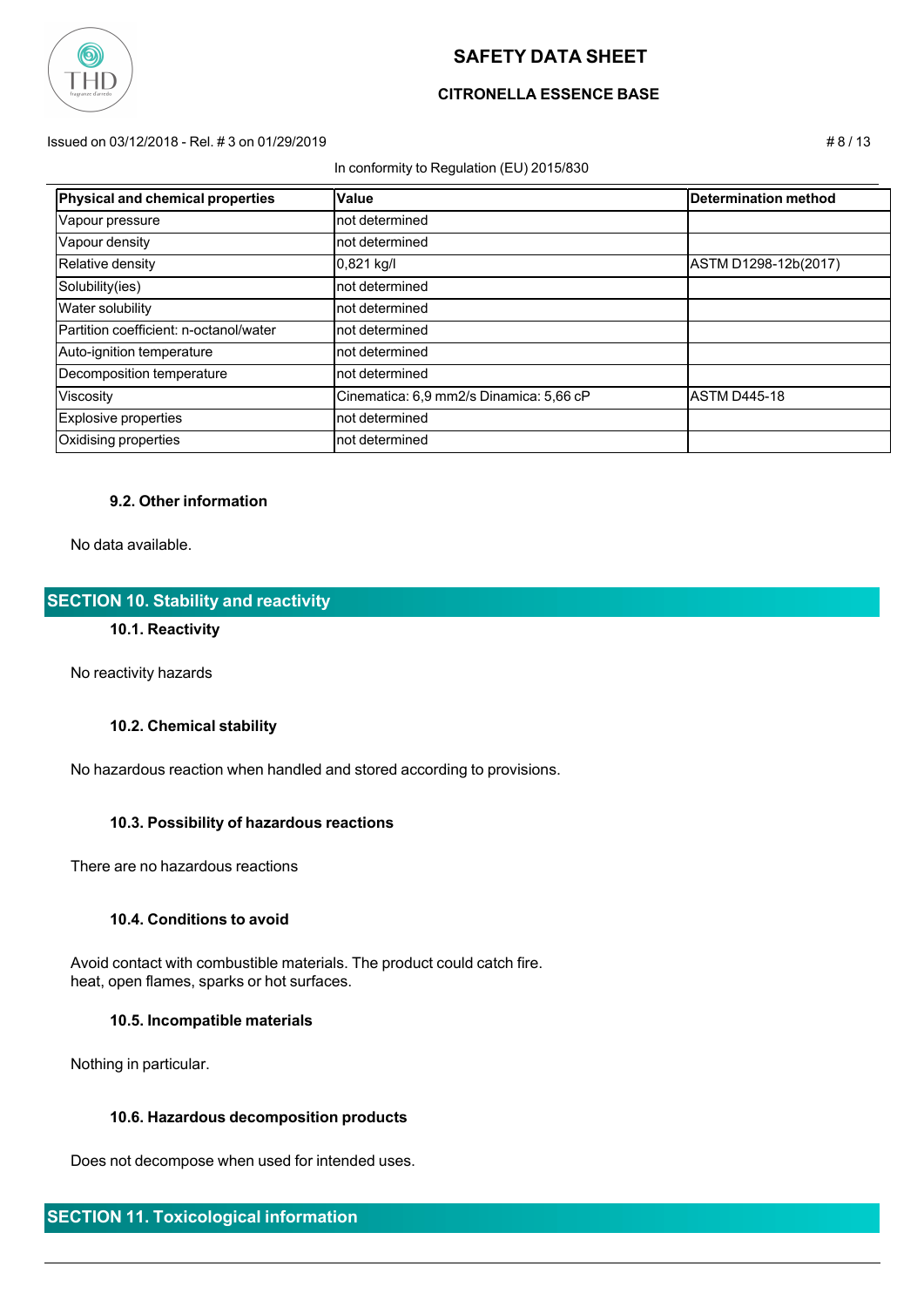

## **CITRONELLA ESSENCE BASE**

 $\pm$  9/13 Issued on 03/12/2018 - Rel. # 3 on 01/29/2019

In conformity to Regulation (EU) 2015/830

### **11.1. Information on toxicological effects**

ATE(mix) oral =  $\infty$ ATE(mix) dermal =  $\infty$ ATE(mix) inhal =  $\infty$ 

(a) acute toxicity: based on available data, the classification criteria are not met

 (b) skin corrosion/irritationIf brought into contact with the skin, the product causes significant inflammation with erythema, scabs, or edema.

 (c) serious eye damage/irritation: If brought into contact with eyes, the product causes serious damages to eyes, such as an opaque cornea or injury to iris.

(d) respiratory or skin sensitization: The product, if brought into contact with skin can cause skin sensitization.

(e) germ cell mutagenicity: based on available data, the classification criteria are not met

(f) carcinogenicity: based on available data, the classification criteria are not met

(g) reproductive toxicity: based on available data, the classification criteria are not met

 (h) specific target organ toxicity (STOT) single exposure: based on available data, the classification criteria are not met

 (i) specific target organ toxicity (STOT) repeated exposurebased on available data, the classification criteria are not met

(j) aspiration hazard: based on available data, the classification criteria are not met

Related to contained substances:

propan-2-ol:

Routes of exposure: the substance can be absorbed into the body by inhalation of its vapour.

INHALATION RISK: A harmful contamination of air sar reached quite slowly due to evaporation of the substance at 20 C; However, for spraying or scattering, much more quickly.

Effects of short-term exposure: the substance is irritating to eyes and respiratory tract pu substance determining effects on the central nervous system, causing depression. Exposure far above the OEL pu lead to unconsciousness. Effects of long-term or repeated: liquid degreasing characteristics.

Acute hazards/symptoms INHALATION cough. Vertigo. Drowsiness. Headache. Sore throat. See If Swallowed. SKIN dry skin.

EYE Redness.

SWALLOWED, abdominal pain. Respiratory difficulties. Nausea. A State of unconsciousness. Vomiting. (Further see inhalation).

N O T E The use of alcoholic beverages enhances the harmful effect. LD50 (rat) Oral (mg/kg body weight) = 2100 LD50 Dermal (rat or rabbit) (mg/kg body weight) = 2100

D-limonene:

INHALATION RISK: can not be given any indication about the speed with which it reaches a harmful contamination in the air due to evaporation of the substance at 20 C.

Effects of short-term exposure: the substance is irritating to the skin and mildly irritating to eyes effects of REPEATED EXPOSURE or long-term repeated or prolonged contact may cause skin sensitization acute hazards/symptoms SKIN Redness. Pain. Redness EYES

Eucalyptus oil:

Routes of entry: skin contact. Eye contact. Inhalation. Ingestion.

Toxicity: acute oral Toxicity (LD50): 2480 mg/kg [Rat].

Chronic effects for humans: toxic to the lungs.

Other toxic effects to humans:

Very dangerous in case of skin contact (irritant), of inhalation.

Hazardous in case of skin contact (absorbed through), of ingestion.

Special notes on toxicity for animals not available.

Special notes on chronic effects on humans: not available.

Special notes on other toxic effects on humans: not available.

Contact with skin: 10% solution (48 h) in petroleato, patch test: 0/25 irritation reactions. Ipersensibilit has been reported.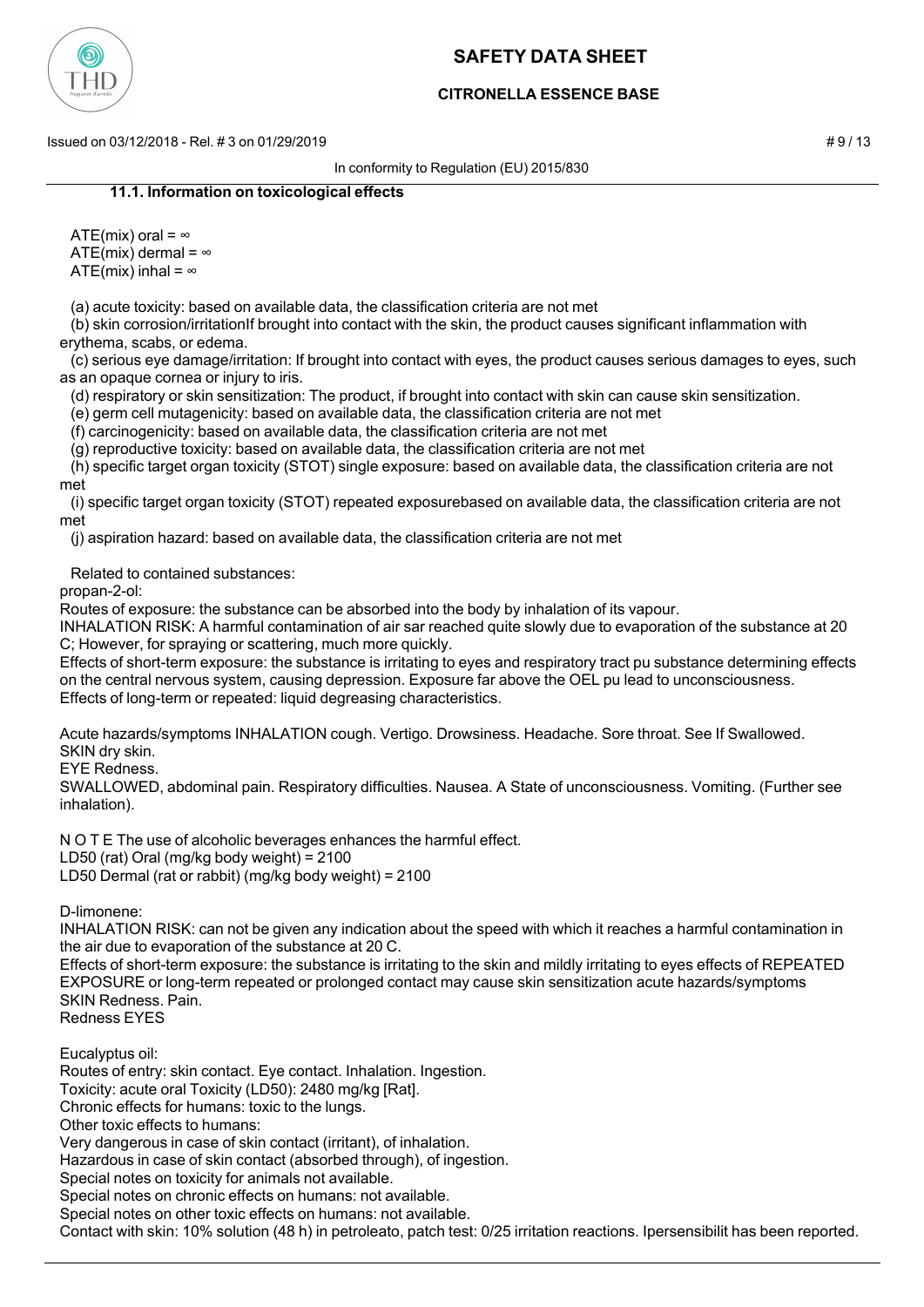

## **CITRONELLA ESSENCE BASE**

Issued on 03/12/2018 - Rel. # 3 on 01/29/2019 # 10 / 13

In conformity to Regulation (EU) 2015/830

(All Allergens. III. 2003/15/EEC): Limonene, Linalool.

## **SECTION 12. Ecological information**

**12.1. Toxicity**

 Related to contained substances: D-limonene: The substance is very toxic to aquatic organisms.

Eucalyptus oil: Ecotoxicity: Not available. BOD5 and COD: Not available. Products of Biodegradation: Possibly hazardous short term degradation products are not likely. However, long term degradation products may arise. Toxicity of the Products of Biodegradation: The products of degradation are more toxic. Special Remarks on the Products of Biodegradation: Not available.

The product is dangerous for the environment as it is toxic for aquatic organisms following acute exposure.

Use according to good working practices to avoid pollution into the environment.

### **12.2. Persistence and degradability**

No data available.

### **12.3. Bioaccumulative potential**

 Related to contained substances: D-limonene: Possible bioaccumulation of this chemical in fish.

### **12.4. Mobility in soil**

 Related to contained substances: propan-2-ol: The pi product water and light fully miscible in 20 C. Is lost by evaporation within one day. Large volumes can penetrate into the soil and contaminate groundwater.

## **12.5. Results of PBT and vPvB assessment**

The substance / mixture NOT contains substances PBT/vPvB according to Regulation (EC) No 1907/2006, Annex XIII

### **12.6. Other adverse effects**

No adverse effects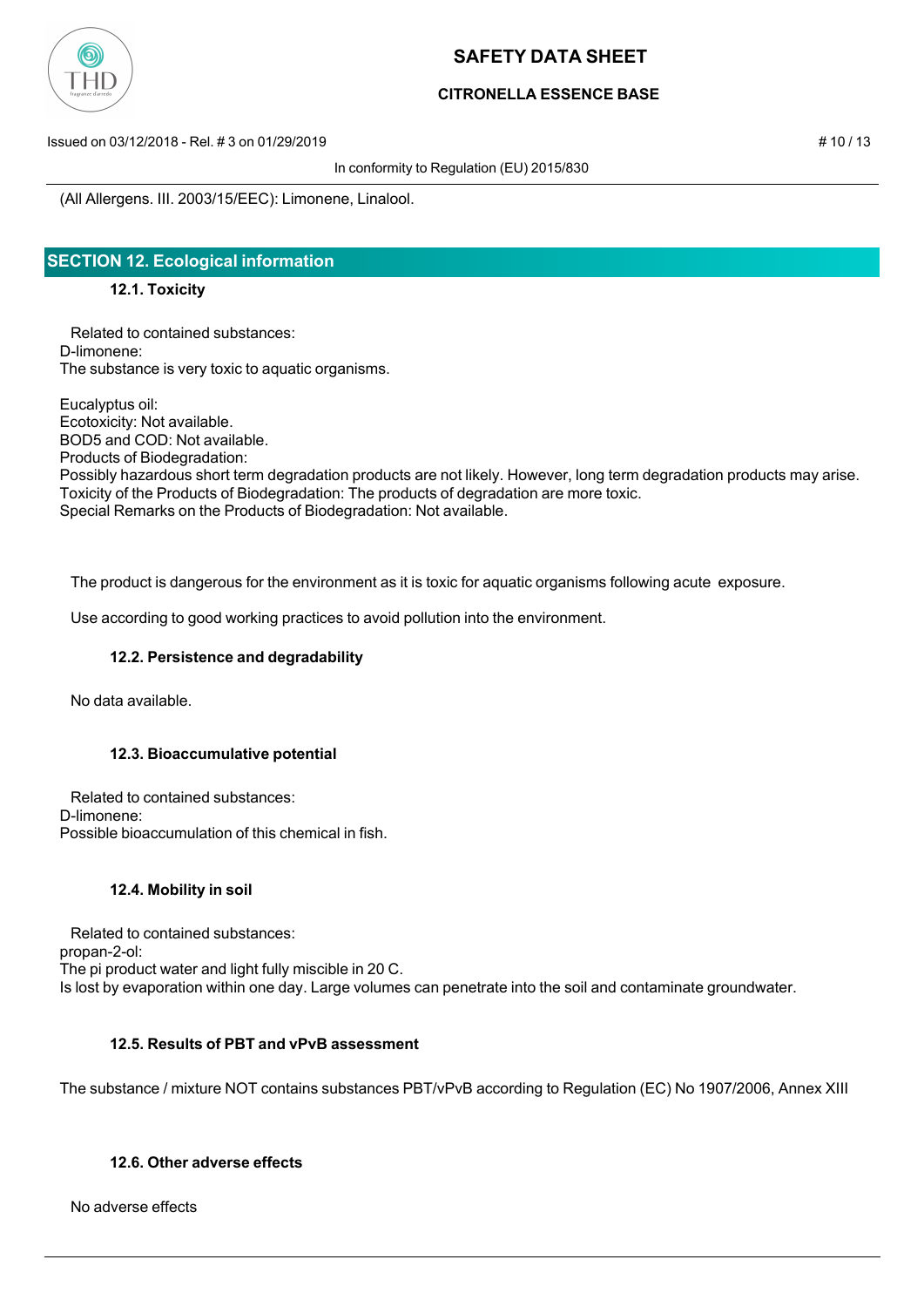

## **CITRONELLA ESSENCE BASE**

Issued on 03/12/2018 - Rel. # 3 on 01/29/2019 # 11 / 13

In conformity to Regulation (EU) 2015/830

## **SECTION 13. Disposal considerations**

#### **13.1. Waste treatment methods**

 Do not reuse empty containers. Dispose of them in accordance with the regulations in force. Any remaining product should be disposed of according to applicable regulations by addressing to authorized companies. Recover if possible. Send to authorized discharge plants or for incineration under controlled conditions. Operate according to local and National rules in force

## **SECTION 14. Transport information**

#### **14.1. UN number**

ADR/RID/IMDG/ICAO-IATA: 1266

ADR exemption because compliance with the following characteristics: Combination packagings: per inner packaging 5 L per package 30 Kg Inner packagings placed in skrink-wrapped or stretch-wrapped trays: per inner packaging 5 L per package 20 Kg

#### **14.2. UN proper shipping name**

ADR/RID/IMDG: PRODOTTI PER PROFUMERIA contenenti solventi infiammabili ADR/RID/IMDG: PERFUMERY PRODUCTS with flammable solvents ICAO-IATA: PERFUMERY PRODUCTS with flammable solvents

### **14.3. Transport hazard class(es)**

ADR/RID/IMDG/ICAO-IATA: Class : 3 ADR/RID/IMDG/ICAO-IATA: Label : Limited quantities ADR: Tunnel restriction code : D/E ADR/RID/IMDG/ICAO-IATA: Limited quantities : 5 L IMDG - EmS : F-E, S-D

### **14.4. Packing group**

ADR/RID/IMDG/ICAO-IATA: III

### **14.5. Environmental hazards**

ADR/RID/ICAO-IATA: Product is not environmentally hazardous IMDG: Marine polluting agent : Not

#### **14.6. Special precautions for user**

The transport must be carried out by authorised vehicles carrying dangerous goods in accordance with the requirements of the current edition of the agreement and the provisions A.D.R national regulations.

The transport must be carried out in the original packaging and in packages that are made from materials resistant to the content and not likely to generate with this dangerous reactions. Employees to the loading and unloading of dangerous goods have received proper training on the risks presented by prepared and on possible procedures to be taken in the event of emergency situations

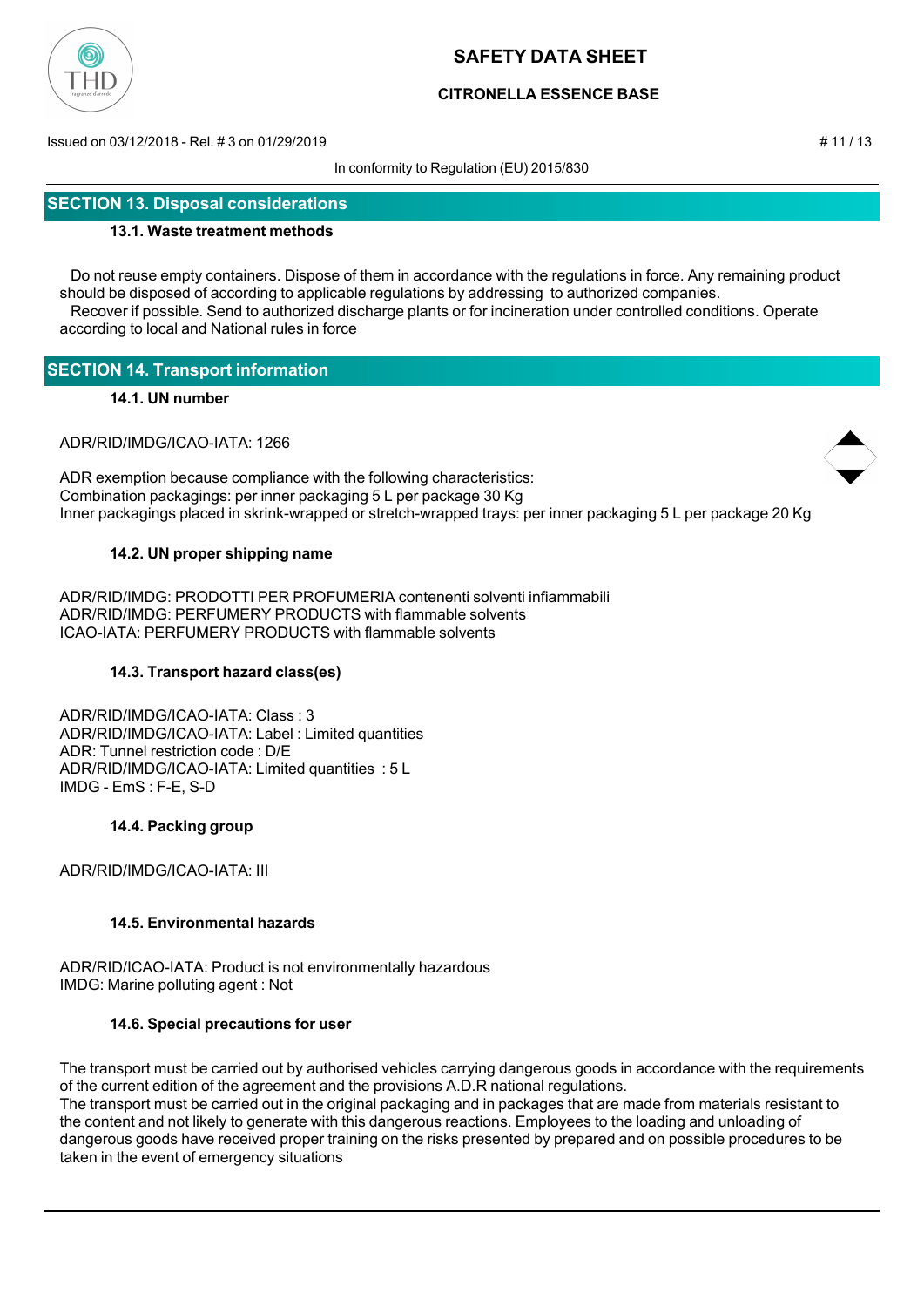

## **CITRONELLA ESSENCE BASE**

Issued on 03/12/2018 - Rel. # 3 on 01/29/2019 # 12 / 13

In conformity to Regulation (EU) 2015/830

#### **14.7. Transport in bulk according to Annex II of MARPOL73/78 and the IBC Code**

It is not intended to carry bulk

## **SECTION 15. Regulatory information**

**15.1. Safety, health and environmental regulations/legislation specific for the substance or mixture**

Seveso category: P5c - FLAMMABLE LIQUIDS

REGULATION (EU) No 1357/2014 - waste: HP3 - Flammable HP4 - Irritant — skin irritation and eye damage HP14 - Ecotoxic

#### **15.2. Chemical safety assessment**

No chemical safety assessment was carried out by the supplier

## **SECTION 16. Other information**

#### **16.1. Other information**

Description of the hazard statements exposed to point 3

- H315 = Causes skin irritation.
- H317 = May cause an allergic skin reaction.
- H319 = Causes serious eye irritation.
- H318 = Causes serious eye damage.
- H225 = Highly flammable liquid and vapour.
- H336 = May cause drowsiness or dizziness.
- H335 = May cause respiratory irritation.
- H226 = Flammable liquid and vapour.
- H400 = Very toxic to aquatic life.
- H410 = Very toxic to aquatic life with long lasting effects.
- H304 = May be fatal if swallowed and enters airways.
- H228 = Flammable solid.
- H411 = Toxic to aquatic life with long lasting effects.

Classification based on data of all mixture components

## GENERAL BIBLIOGRAPHY:

- Council Regulation (EC) 1907/2006 of the European Parliament (REACH)
- Regulation (EC) 1272/2008 of the European Parliament (CLP) and subsequent updates
- Council Regulation (EC) no 758/2013 of the European Parliament
- Regulation (EC) no 2015/830 of the European Parliament
- Regulation (EC) No 528/2012 European Parliament and subsequent updates
- Commission Regulation (EC) No 790/2009 of 10 August 2009
- Commission Regulation (EU) No 286/2011 of 10 March 2011
- Commission Regulation (EU) No 618/2012 of 10 July 2012
- Commission Regulation (EU) No 487/2013 of 8 May 2013
- Council Regulation (EU) No 517/2013 of 13 May 2013
- Commission Regulation (EU) No 758/2013 of 7 August 2013
- Commission Regulation (EU) No 944/2013 of 2 October 2013
- Commission Regulation (EU) No 605/2014 of 5 June 2014
- Commission Regulation (EU) 2015/491 of 23 March 2015